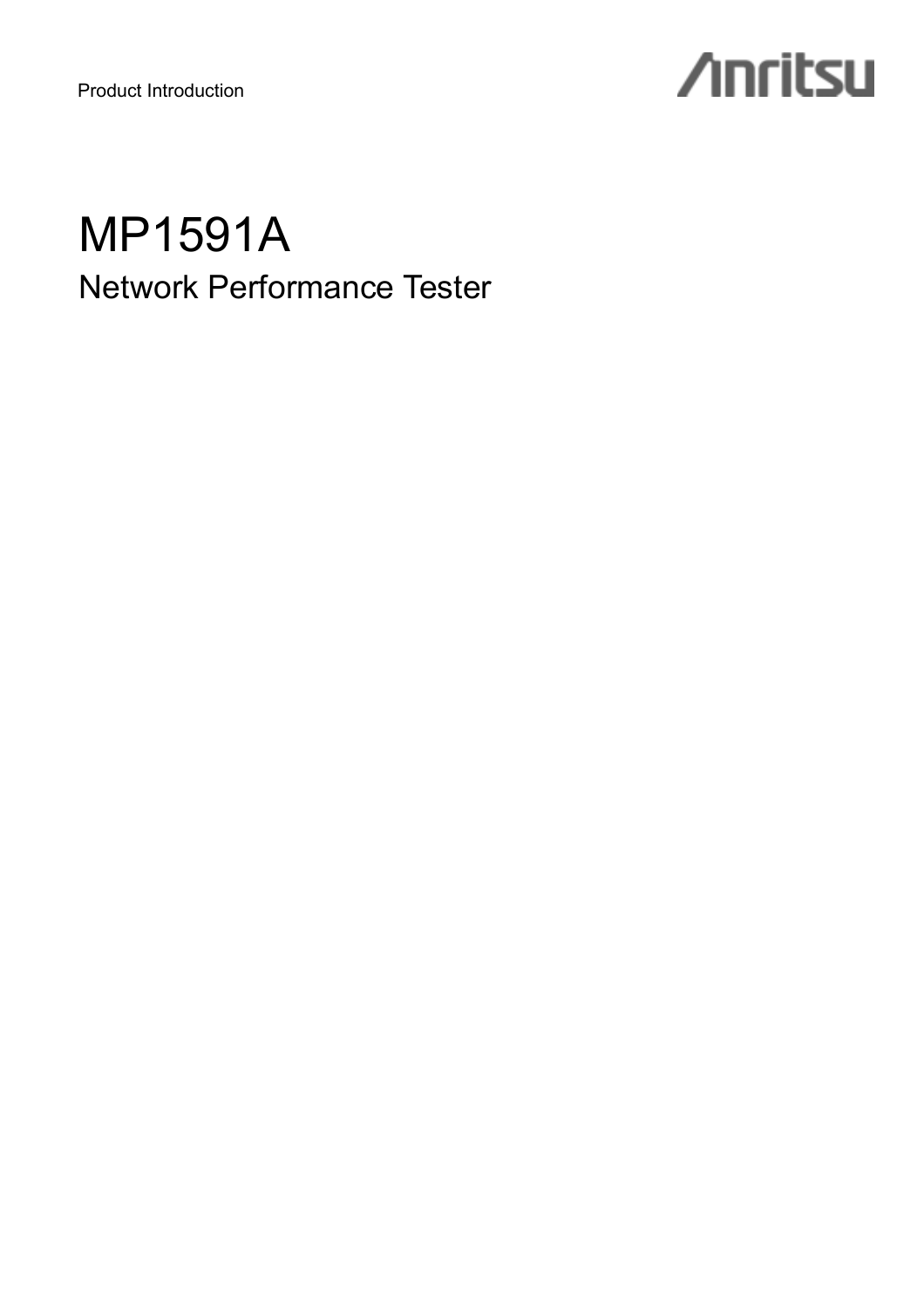

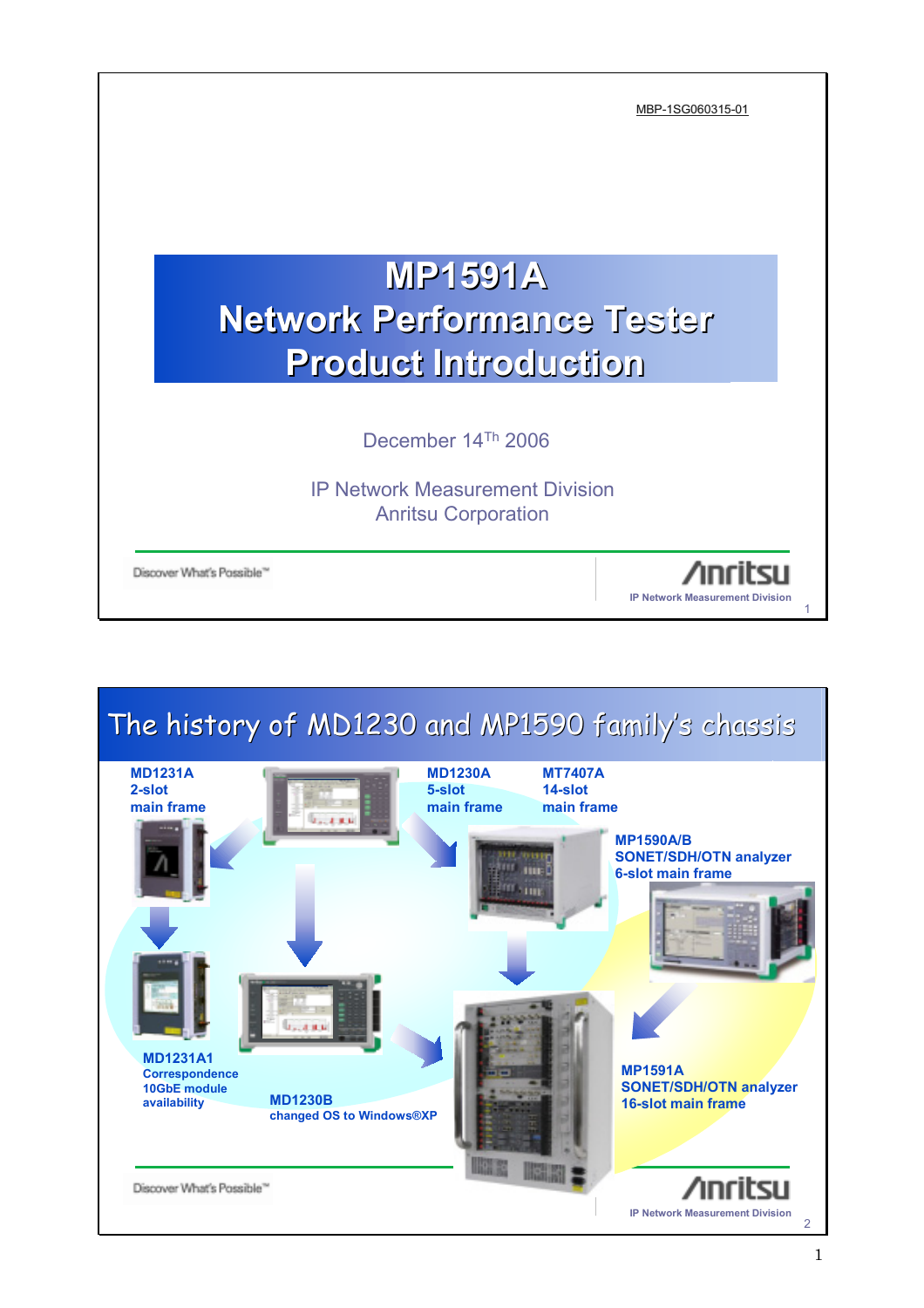#### Features

- ¾ Supports existing all modules of MD1230 family and MP1590 family
	- $\checkmark$  16 slots for MD1230 Family modules
	- $\checkmark$  128ports for MD1230 Family modules
	- $\checkmark$  Up to two configurations of MP1590 modules
	- $\checkmark$  Provide all functions of MD1230 family and MP1590 family
- $\triangleright$  Non-hard-disk design for secure environments
	- $\checkmark$  Remote control from PC with dedicated MX159001B Network Performance Tester Control Software installed

3

**IP Network Measurement Division**

∕ınrihs⊔

- $\checkmark$  Simultaneous control by up to 8 Users per bank
- $\geq$  Simultaneous control up to 8 units for high density test beds
	- $\checkmark$  Synchronize between units with sync I/F connector
- 19-inch Rack-Mount Standard

Discover What's Possible<sup>16</sup>

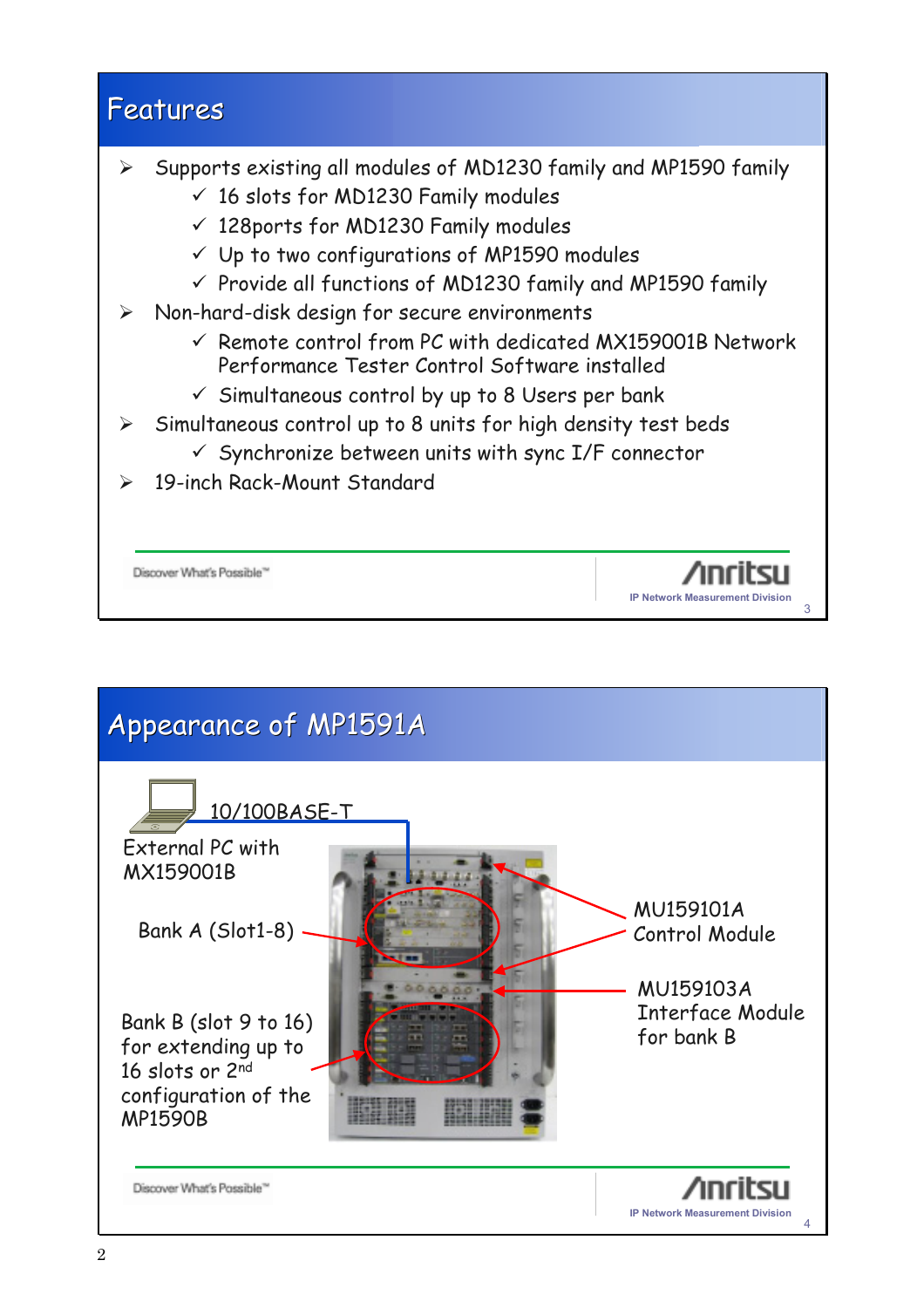

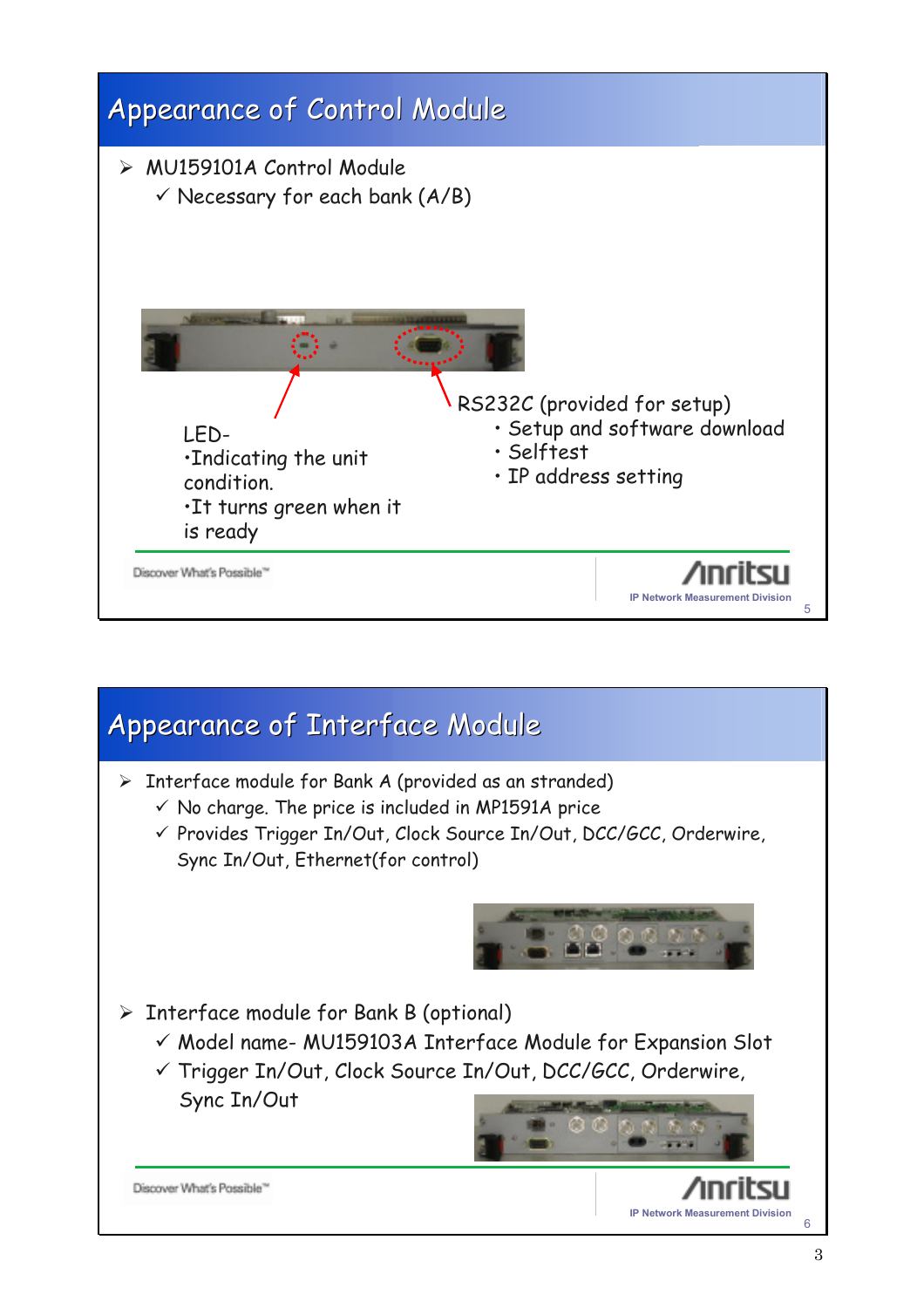

#### Support Model Name -Option (2/3) ¾ Option of MX159001B  $\nu$  MP159001B-01: RS-232C CONTROL  $\nu$  MP159001B-02: GPIB CONTROL  $\checkmark$  MP159001B-03: ETHERNET CONTROL  $\triangleright$  Option of MU159101A (1/2)  $\checkmark$  MU159101A-07: OSPF PROTOCOL 9 MU159101A-08: MPLS(LDP/CR-LDP) PROTOCOL √ MU159101A-09: MPLS(RSVP) PROTOCOL 9 MU159101A-10: RFC2889 BENCHMARKING TEST  $V$  MU159101A-11: PACKET BER TEST Discover What's Possible" **IP Network Measurement Division** 8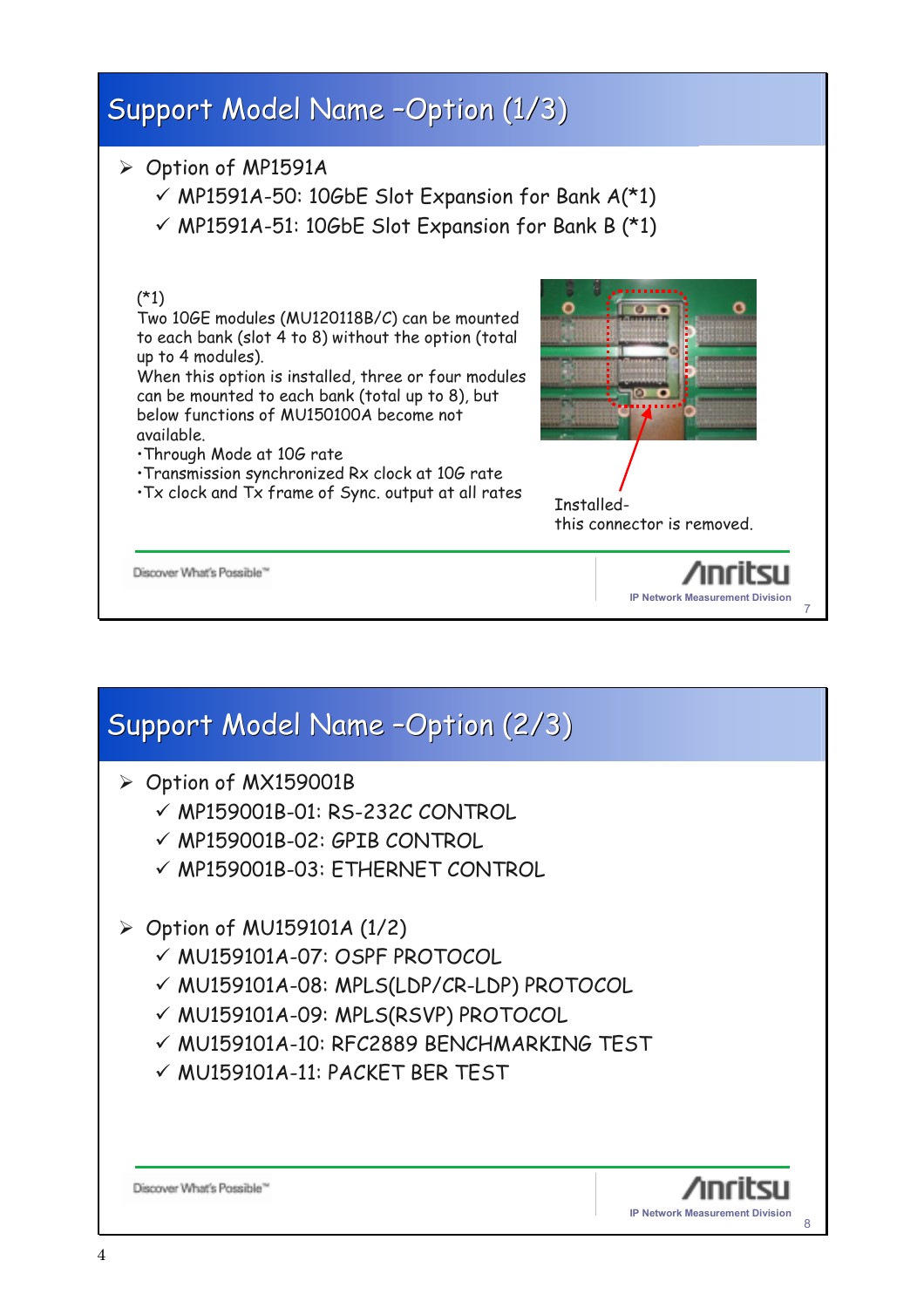

| Support Model Name -Module (1/2)                        |                                              |
|---------------------------------------------------------|----------------------------------------------|
| $\triangleright$ MD1230 Family<br>$\checkmark$ Ethernet |                                              |
| MU120101A/11A (10/100BASE-T 8port)                      |                                              |
| MU120102A/12A (1000BASE-X 2port)                        |                                              |
| MU120121A (10/100/1000BASE-T 4port)                     |                                              |
| MU120122A (10/100/1000BASE-T 2port, 1000BASE-X 2port)   |                                              |
| MU120131A (10/100/1000BASE-T 12port)                    |                                              |
| MU120132A (1000BASE-X 8port)                            |                                              |
| MU120118B (10GBASE-X 2port)                             |                                              |
| MU120118C (10GBASE-X 1port)                             |                                              |
| $\times$ POS                                            |                                              |
| MU120103A/04A (2.56 1port 1.31um/1.55um)                |                                              |
| MU120105A/06A (10G 1port 1.31um/1.55um)                 |                                              |
| MU120119A (156M/622M 2port)                             |                                              |
| MU120120A (156M 2port)                                  |                                              |
| $\times$ EOS                                            |                                              |
| MU120103B/04B (2.5G 1port 1.31um/1.55um)                |                                              |
| Discover What's Possible <sup>®</sup>                   |                                              |
|                                                         | <b>IP Network Measurement Division</b><br>10 |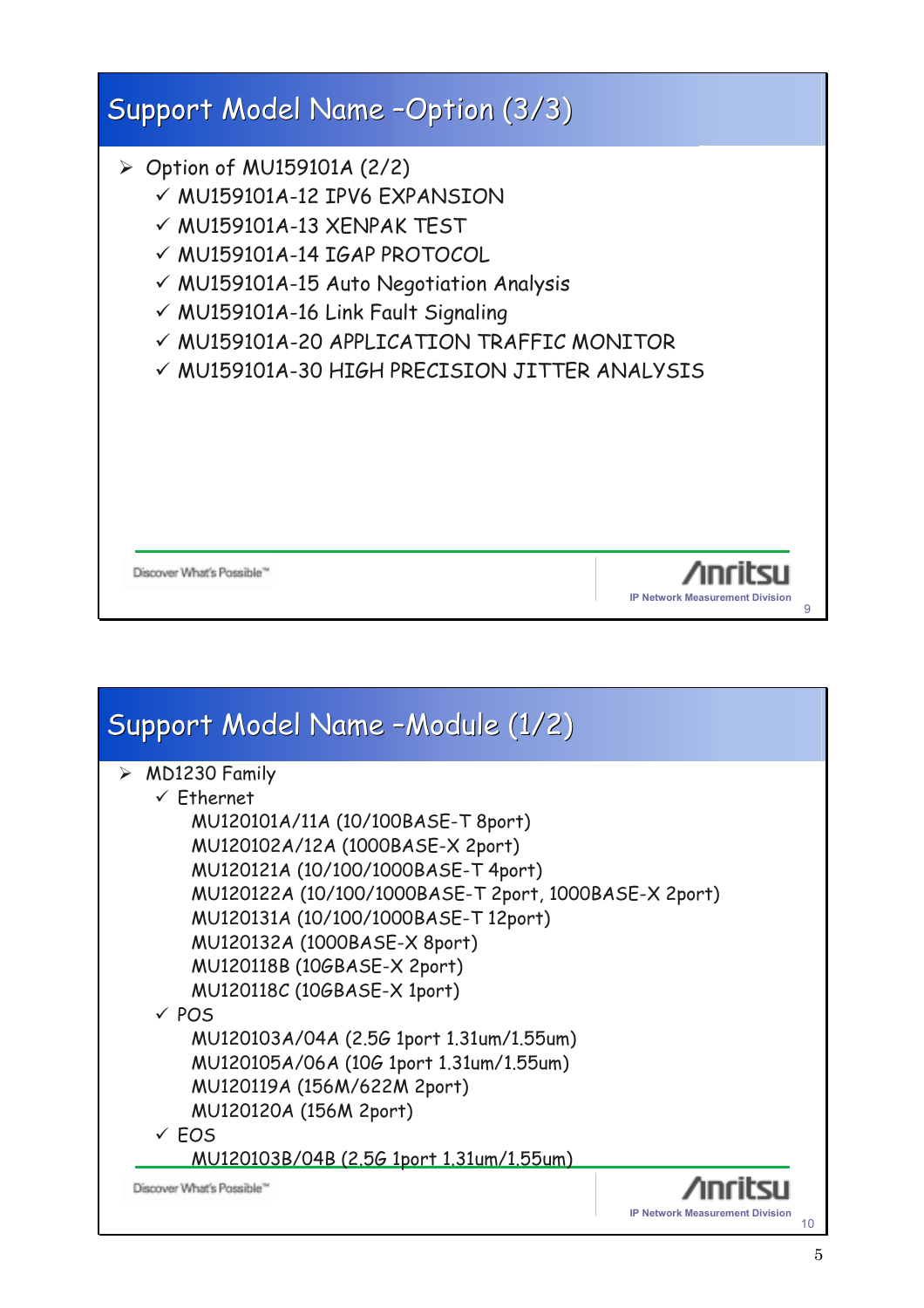

### Application of MD1230 (1/3)  $\triangleright$  Manual measurement  $V$  L2/L3/L4 Traffic Generation at Wire Rate Ethernet, POS, GFP, IPv4, IPv6, etc  $\checkmark$  Counter, Latency, Capture and Decode  $\checkmark$  Frame Jitter  $\checkmark$  Unframe BFR  $\checkmark$  Packet BER  $\checkmark$  Through Mode  $\checkmark$  IEEE 802.1Q-in-Q Discover What's Possible" **IP Network Measurement Division** 12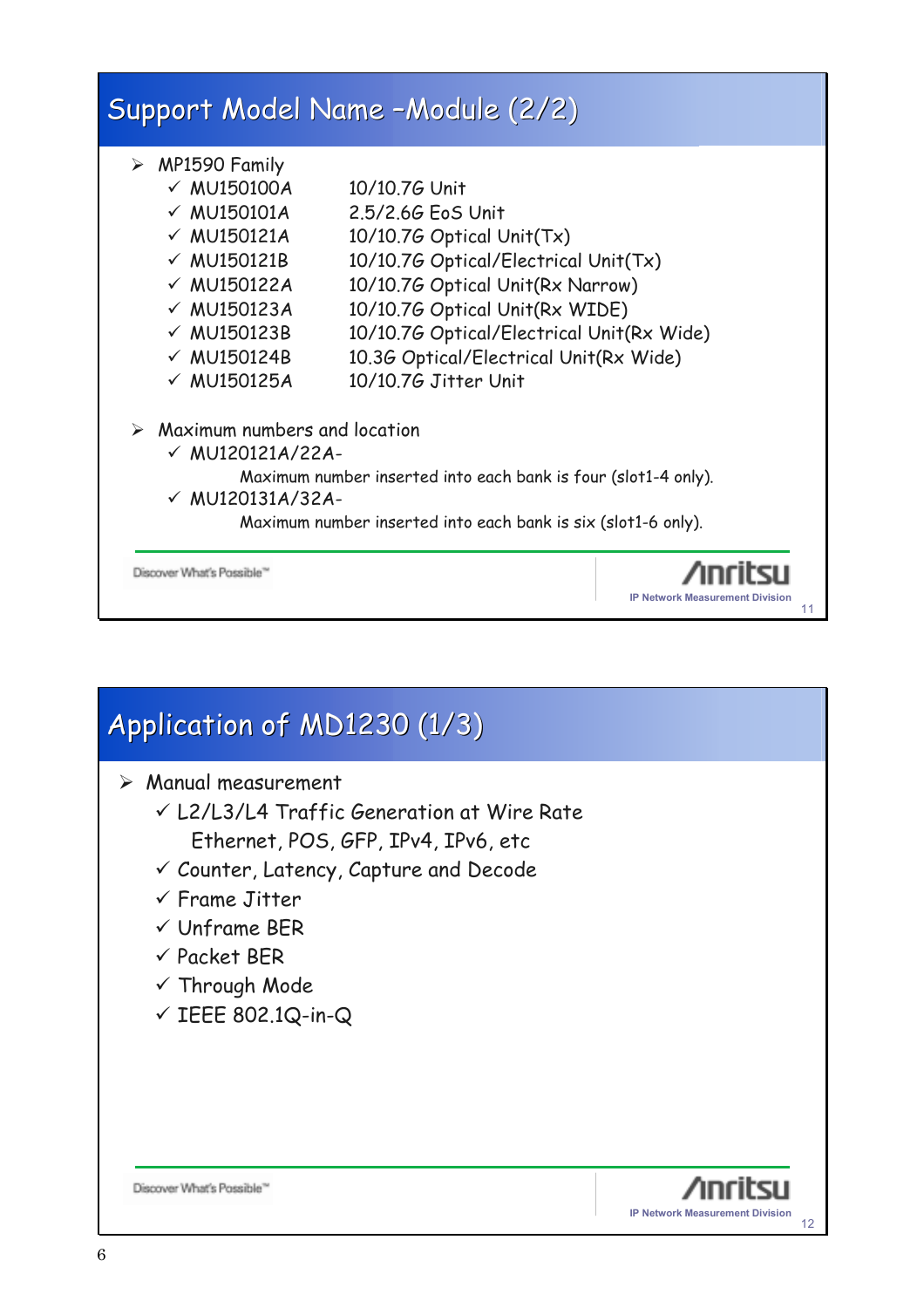

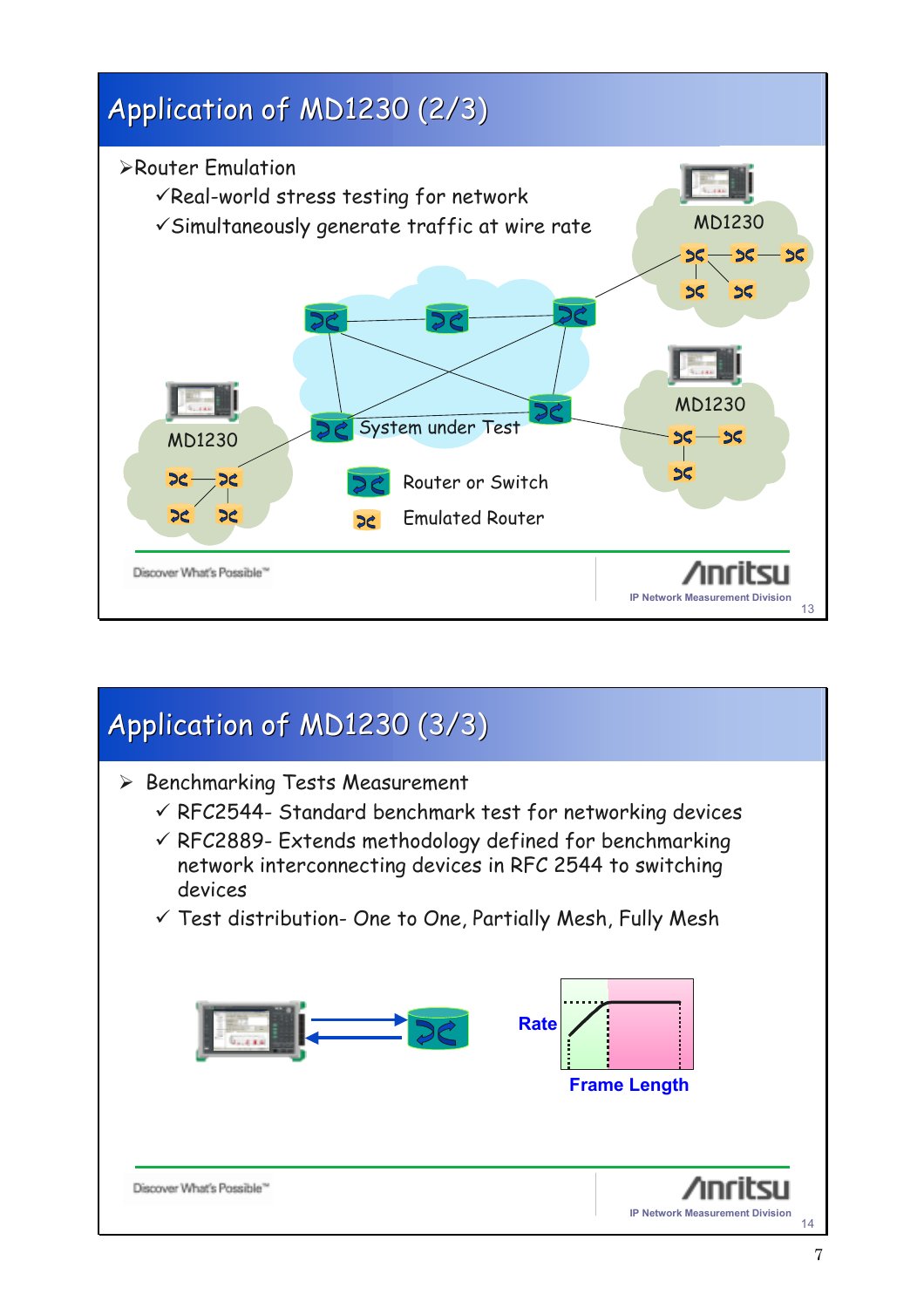| Application of MP1590 (1/3)                                                                                                                                                                                                                                                                                                       |                                              |
|-----------------------------------------------------------------------------------------------------------------------------------------------------------------------------------------------------------------------------------------------------------------------------------------------------------------------------------|----------------------------------------------|
| $\triangleright$ SONET/SDH/OTN measurement function<br>$\times$ ITU-T G.709 OTN measurement<br>√ OTN, SONET/SDH overhead setting and monitoring<br>$\checkmark$ Arbitrary concatenation<br>$\checkmark$ Error analysis (error performance)<br>$\checkmark$ Through mode<br>$\checkmark$ Clock/frame synchronization signal output |                                              |
| Discover What's Possible                                                                                                                                                                                                                                                                                                          | <b>IP Network Measurement Division</b><br>15 |

### Application of MP1590 (2/3)

- $\geq$  EOS measurement function
	- $V$  LCAS

Testing bandwidth control using LCAS command during data transfer LCAS Sequence measurement combining multiple LCAS command LCAS Sequence analysis using Capture function

 $\checkmark$  Differential Delay measurement

Differential Delay Tolerance inspection (also supports Through Mode) Differential Delay adds up to 512 ms to each CH of VCG independently Delay reproduces an actual network with the continuously Sweep mode

#### $\checkmark$  Frame Mapping

Generate IP packet over GFP or PPP Counter, Capture, Latency and Decode

Discover What's Possible"

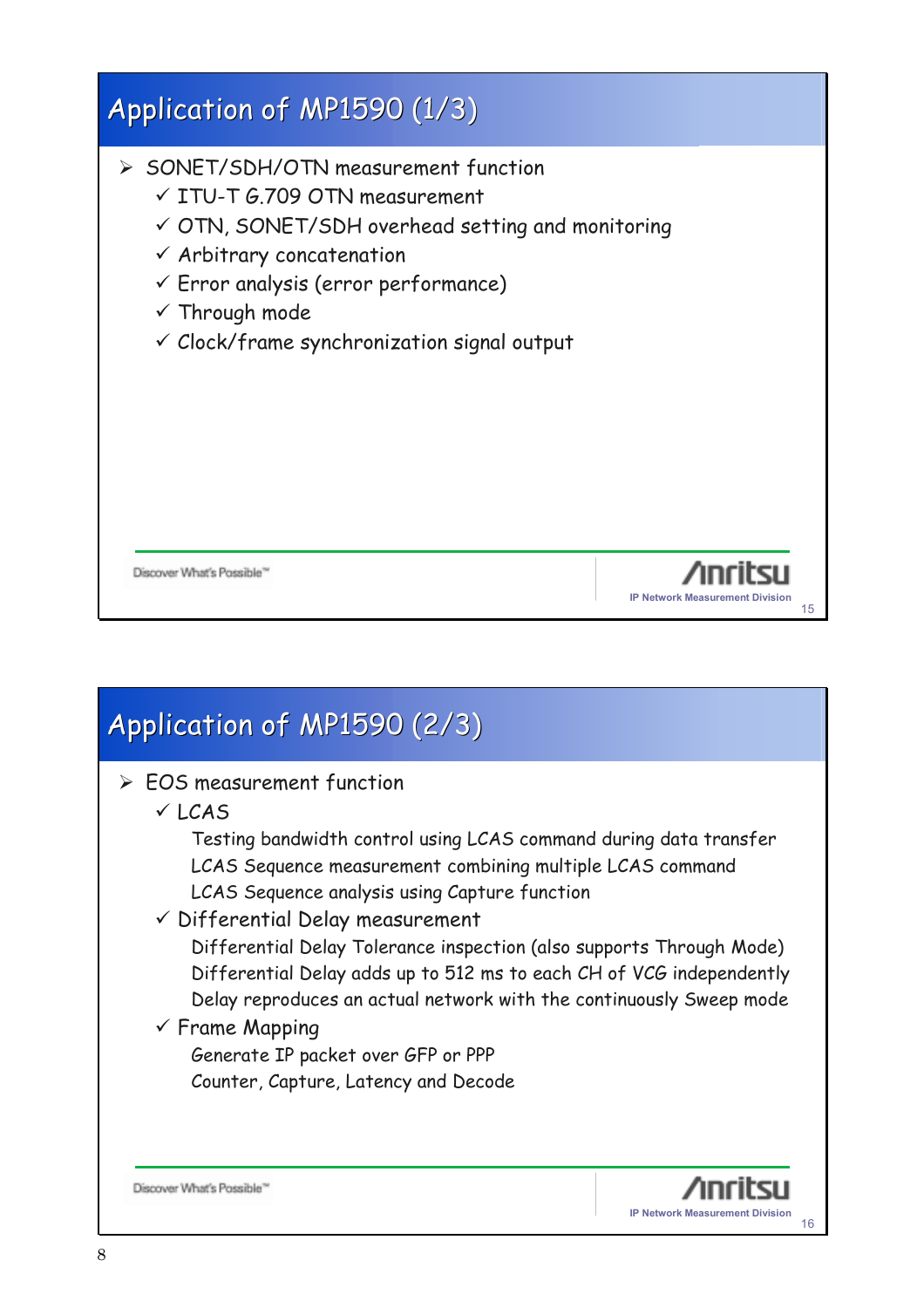

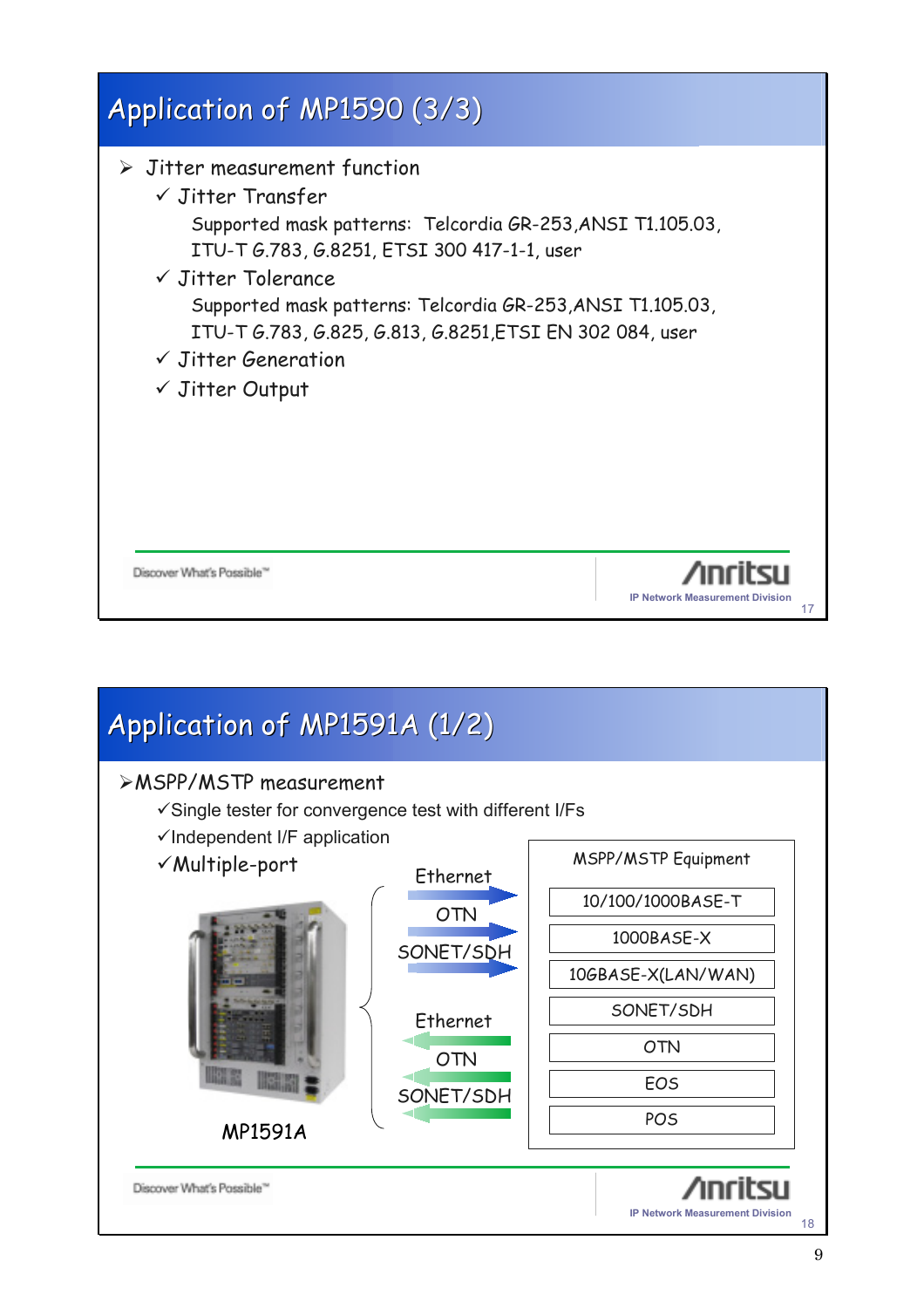

|                       | <b>Specifications</b>                        |
|-----------------------|----------------------------------------------|
|                       |                                              |
| $\blacktriangleright$ | Scale W426mm H596mm D350mm                   |
| ➤                     | Weight less than 32kg                        |
|                       | (include two MU159101A and one MU159103A)    |
| $\blacktriangleright$ | Power less than 2200W                        |
| $\blacktriangleright$ | Appended Goods of MP1591A                    |
|                       | $\checkmark$ Power Cable 2pcs                |
|                       | $\checkmark$ Ethernet Cable 1pc              |
|                       | $\checkmark$ Serial Cable 1pc                |
| ➤                     | Appended Goods of MU159103A                  |
|                       | $\checkmark$ Coaxial Cable 1pc               |
|                       |                                              |
|                       |                                              |
|                       |                                              |
|                       | Discover What's Possible'                    |
|                       | <b>IP Network Measurement Division</b><br>20 |